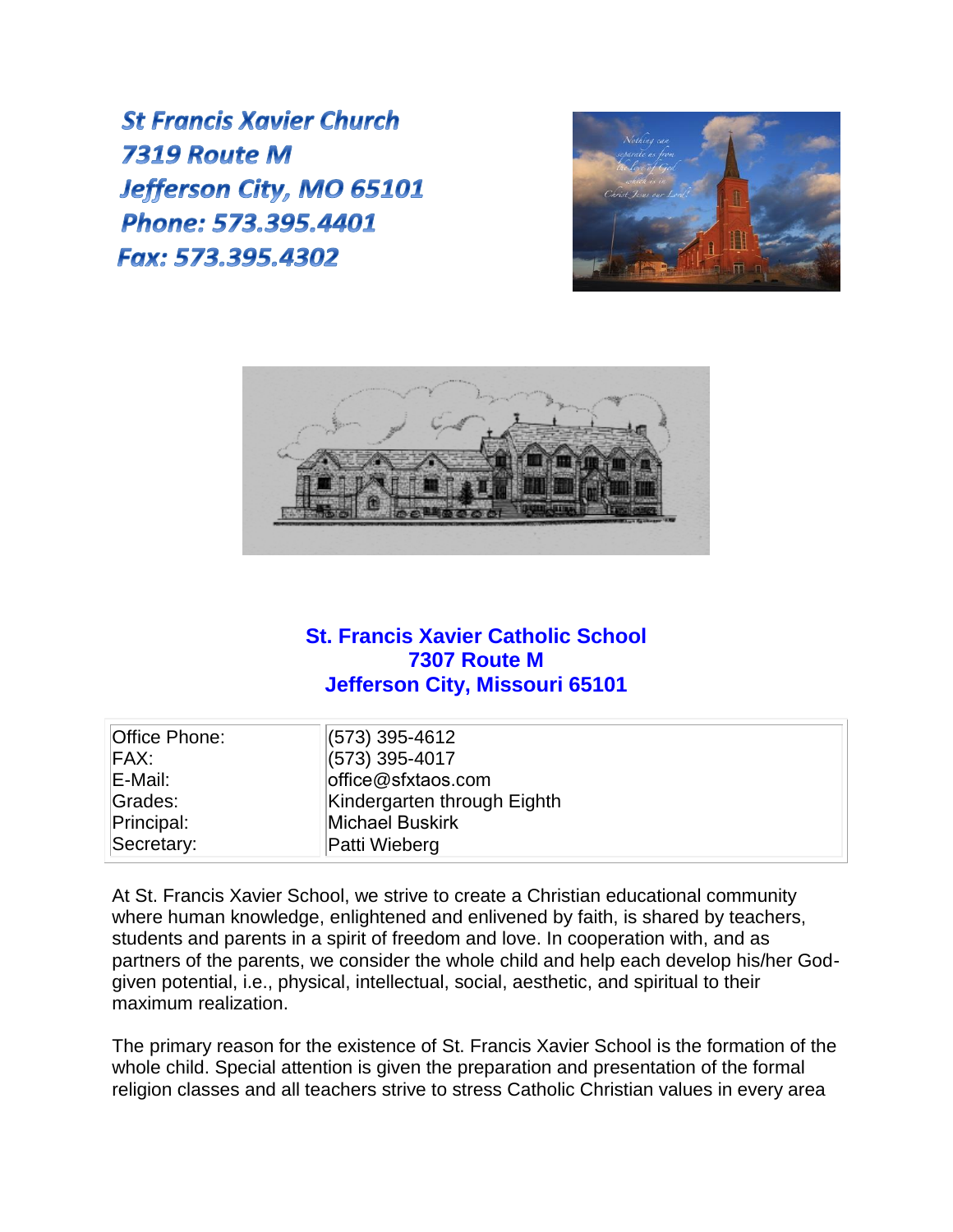of the curriculum. Because parents are the primary educators of their children, it is the parent's responsibility to reinforce these values. We encourage parents to pray with your children and cooperate with the school community in guiding your children to become mature Catholic adults.

# **Registration**

Registration for admission to St. Francis Xavier School occurs during the third quarter on days designated by the Principal in consultation of the Pastor and the School Board.

Prior to attending kindergarten in our school, the following records are necessary:

- 1. Child's birth certificate.
- 2. Baptismal record, if not baptized at St. Francis Xavier.
- 3. Immunization records

Children who enter St. Francis Xavier School in other grades must present proper transfer documents from the school previously attended and baptismal record as above.

#### **After-School Care**

In connection with our school, we also provide after-school care for students. This has proved to be an extremely popular program with more students attending each year. Parents can be reassured of their children's safety and care during the period between school dismissal until they return home from work.

#### **School Support**

The school is funded primarily from the support of all the parishioners of St. Francis Xavier Parish. There is no tuition charged to registered members of our parish. However, parents are encouraged to contribute to the school support as explained at the time of enrollment. Children of non-members will be charged an amount, as determined by the School Board from financial records, as the cost to the parish to educate a child.

#### **School Board**

The policies of St. Francis Xavier School are formulated by the School Board and implemented by the principal. The Board consists of six elected representatives along with the vice-president of the Home and School Association. The board representatives are elected for three-year terms by the parish. Regular meetings of the Board are held on the first Tuesday of each month in the Parish meeting room. All meetings are open to parishioners, but visitors may address the Board only after the Principal and/or Board President determines that the topic is appropriate for Board consideration. A meeting agenda is prepared one week prior to the Board meeting.